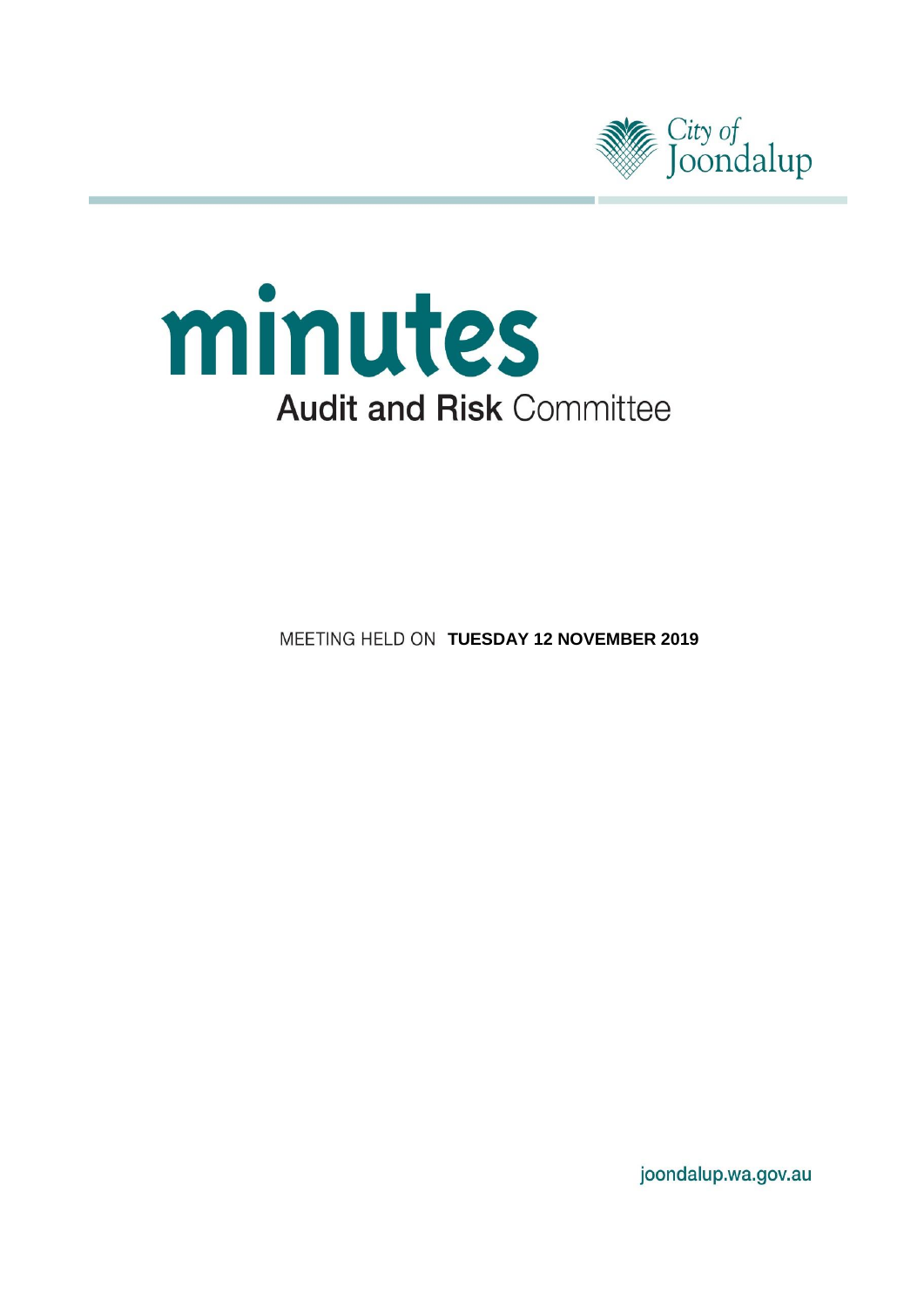# **TABLE OF CONTENTS**

| Item No. | <b>Title</b>                                                                   | Page No. |
|----------|--------------------------------------------------------------------------------|----------|
|          | <b>Declaration of Opening</b>                                                  | 3        |
|          | <b>Declarations of Interest</b>                                                | 4        |
|          | Apologies / Leave of absence                                                   | 4        |
|          | <b>Confirmation of Minutes</b>                                                 | 4        |
|          | Announcements by the Presiding Member without discussion                       | 5        |
|          | Identification of matters for which the meeting may be closed<br>to the public | 5        |
|          | <b>Petitions and deputations</b>                                               | 5        |
|          | <b>Report</b>                                                                  | 6        |
| 1        | 2018-19 Annual Financial Report                                                | 6        |
|          | <b>Urgent Business</b>                                                         | 14       |
|          | Motions of which previous notice has been given                                | 14       |
|          | <b>Requests for Reports for future consideration</b>                           | 14       |
|          | <b>Closure</b>                                                                 | 14       |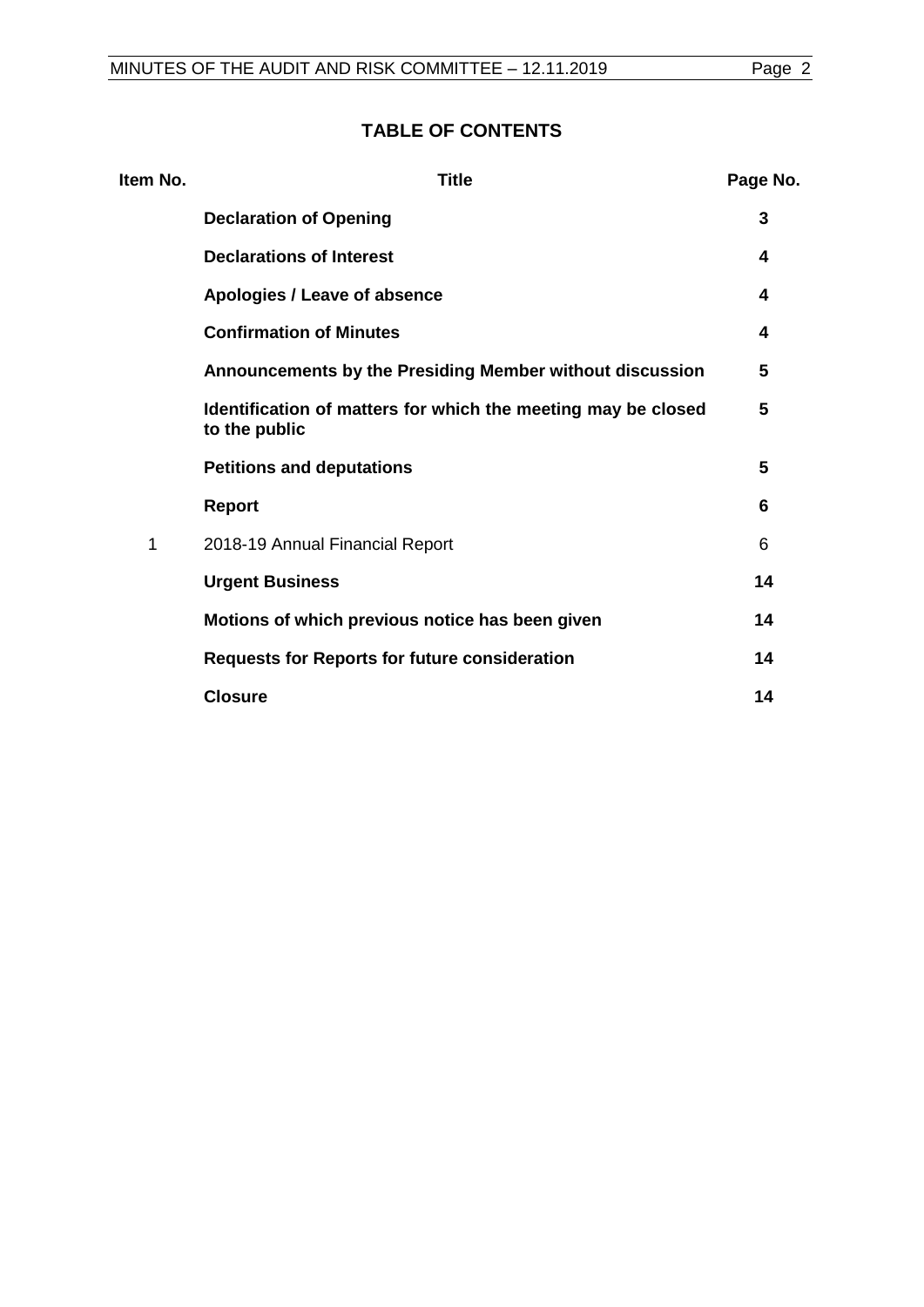# **CITY OF JOONDALUP**

#### **MINUTES OF THE AUDIT AND RISK COMMITTEE MEETING HELD IN CONFERENCE ROOM 1, JOONDALUP CIVIC CENTRE, BOAS AVENUE, JOONDALUP ON TUESDAY 12 NOVEMBER 2019.**

#### **ATTENDANCE**

#### **Committee Members**

| Cr Tom McLean, JP                  | <b>Presiding Member</b>        |                              |
|------------------------------------|--------------------------------|------------------------------|
| Mayor Hon. Albert Jacob, JP        |                                |                              |
| <b>Cr Christine Hamilton-Prime</b> | <b>Deputy Presiding Member</b> | Absent from 5.24pm to 5.26pm |
| Cr John Logan                      |                                |                              |
| Cr Christopher May                 |                                | from $5.24$ pm               |
| Cr Philippa Taylor                 |                                |                              |
| Cr Suzanne Thompson                |                                |                              |
| Mr Richard Thomas                  | External Member                |                              |
|                                    |                                |                              |

#### **Observer**

Cr John Raftis *Absent from 5.30pm to 5.34pm*

#### **Officers**

| Mr Garry Hunt           | <b>Chief Executive Officer</b>             |
|-------------------------|--------------------------------------------|
| Mr Mike Smith           | <b>Acting Director Corporate Services</b>  |
| Mr Brad Sillence        | <b>Manager Governance</b>                  |
| Ms Christine Robinson   | <b>Manager Executive and Risk Services</b> |
| Mr Roney Oommen         | <b>Manager Financial Services</b>          |
| Mr David Murnain        | <b>Manager Information Technology</b>      |
| Mr Glenn Heaperman      | <b>Manager Human Resources</b>             |
| Mr Peter McGuckin       | <b>Internal Auditor</b>                    |
| Mrs Vivienne Stampalija | Governance Coordinator                     |
| Mrs Lesley Taylor       | Governance Officer                         |
|                         |                                            |
|                         |                                            |

#### **Guests**

| Ms Caroline Spencer | Auditor-General of WA, Office of the Auditor General                              |
|---------------------|-----------------------------------------------------------------------------------|
| Mr Vince Turco      | Senior Director - Financial Audit, Office of the Auditor                          |
| Mr Mikey Fiorucci   | General<br>Assistant Director - Financial Audit, Office of the Auditor<br>General |

# <span id="page-2-0"></span>**DECLARATION OF OPENING**

The Presiding Member declared the meeting open at 5.17pm.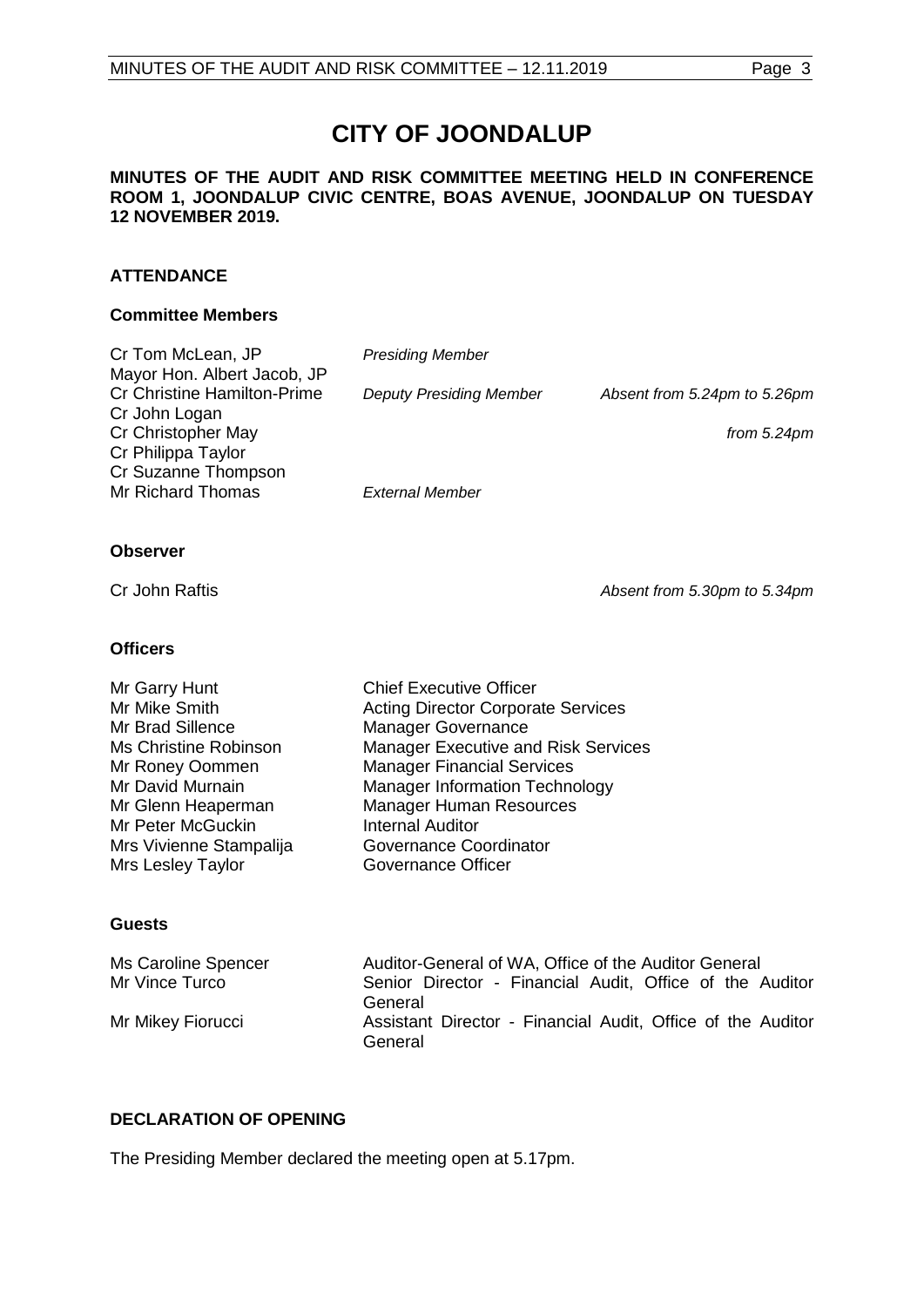## <span id="page-3-0"></span>**DECLARATIONS OF INTEREST**

Nil.

## <span id="page-3-1"></span>**APOLOGIES / LEAVE OF ABSENCE**

## **Apology:**

Nil.

## **Leave of Absence Previously Approved:**

Cr Russ Fishwick, JP 4 November to 19 December 2019 inclusive.

## <span id="page-3-2"></span>**CONFIRMATION OF MINUTES**

#### MINUTES OF THE AUDIT AND RISK COMMITTEE MEETING HELD ON 6 AUGUST 2019

That the minutes of the meeting of the Audit and Risk Committee held on 6 August 2019 be confirmed as a true and correct record.

#### MINUTES OF THE SPECIAL AUDIT AND RISK COMMITTEE MEETING HELD ON 4 NOVEMBER 2019

That the minutes of the special meeting of the Audit and Risk Committee held on 4 November 2019 be confirmed as a true and correct record.

#### MINUTES OF THE AUDIT AND RISK COMMITTEE MEETING HELD ON 6 AUGUST 2019 AND SPECIAL AUDIT AND RISK COMMITTEE MEETING HELD ON 4 NOVEMBER 2019

**MOVED Cr Hamilton-Prime, SECONDED Mayor Jacob that the minutes of the following meetings of the Audit and Risk Committee be confirmed as a true and correct record:**

- **1 ordinary meeting of the Audit and Risk Committee held on 6 August 2019;**
- **2 special meeting of the Audit and Risk Committee held on 4 November 2019.**

#### **The Motion was Put and CARRIED (7/0)**

**In favour of the Motion:** Cr McLean, Mayor Jacob, Crs Hamilton-Prime, Logan, Taylor, Thompson and Mr Thomas.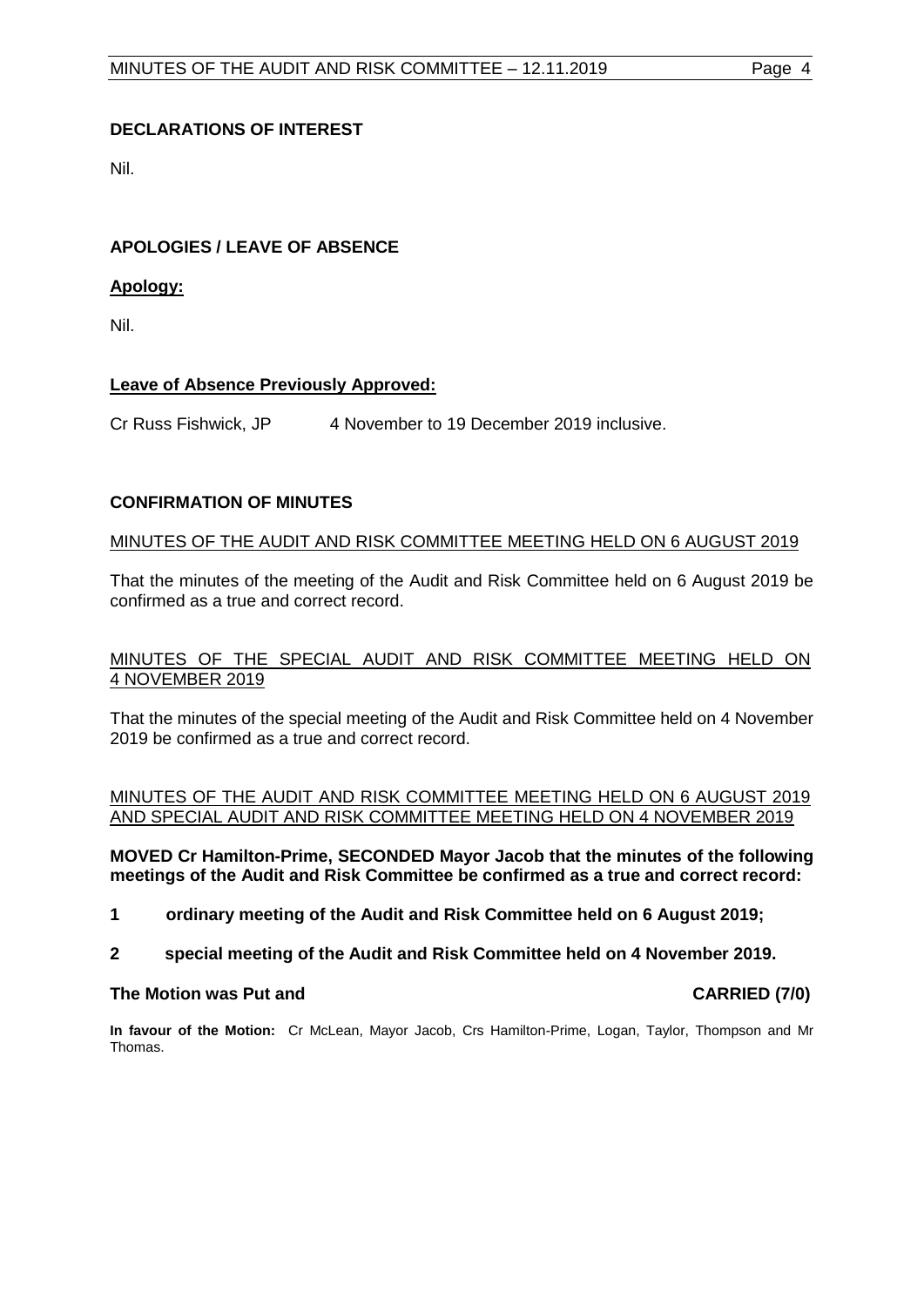# <span id="page-4-0"></span>**ANNOUNCEMENTS BY THE PRESIDING MEMBER WITHOUT DISCUSSION**

Nil.

### <span id="page-4-1"></span>**IDENTIFICATION OF MATTERS FOR WHICH THE MEETING MAY BE CLOSED TO THE PUBLIC**

In accordance with Clause 5.2 of the City's *Meeting Procedures Local Law 2013*, this meeting was not open to the public.

# <span id="page-4-2"></span>**PETITIONS AND DEPUTATIONS**

Nil.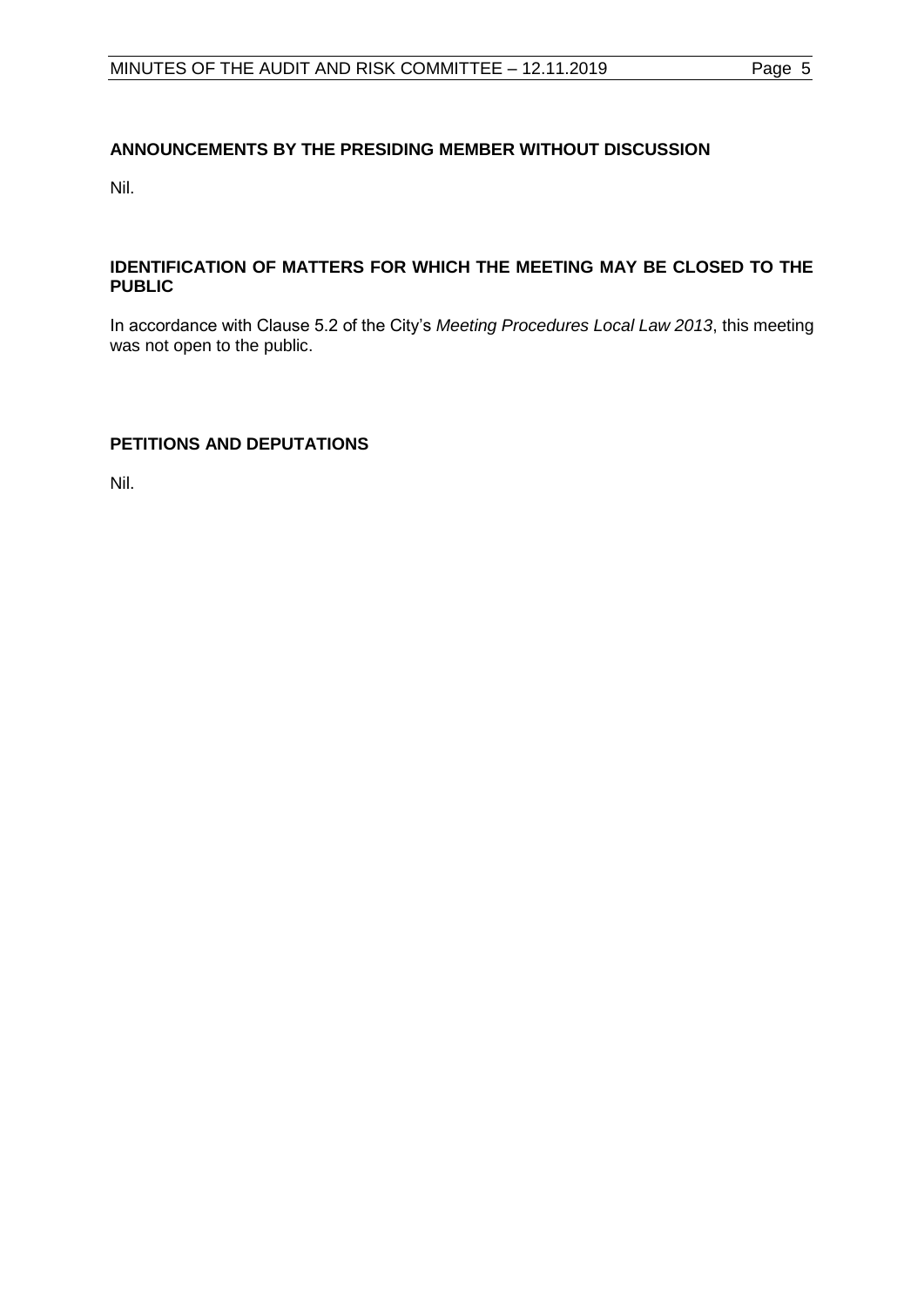#### <span id="page-5-0"></span>**REPORT**

# <span id="page-5-1"></span>**ITEM 1 2018-19 ANNUAL FINANCIAL REPORT**

| <b>WARD</b>                                  | All                                                                                                                                                                                              |                                                                                                  |
|----------------------------------------------|--------------------------------------------------------------------------------------------------------------------------------------------------------------------------------------------------|--------------------------------------------------------------------------------------------------|
| <b>RESPONSIBLE</b><br><b>ACTING DIRECTOR</b> | Mr Mike Smith<br><b>Corporate Services</b>                                                                                                                                                       |                                                                                                  |
| <b>FILE NUMBER</b>                           | 107564, 101515                                                                                                                                                                                   |                                                                                                  |
| <b>ATTACHMENT</b>                            | Attachment 1<br>Attachment 2<br>Attachment 3                                                                                                                                                     | 2018-19 Annual Financial Report<br>Auditor's Report 2018-19<br>Interim Management Letter 2018-19 |
| <b>AUTHORITY / DISCRETION</b>                | Executive - The substantial direction setting and oversight<br>role of Council, such as adopting plans and reports,<br>accepting tenders, directing operations, setting and<br>amending budgets. |                                                                                                  |

#### **PURPOSE**

For Council to consider and accept the *2018-19 Annual Financial Report* and Auditor's Report.

#### **EXECUTIVE SUMMARY**

In accordance with section 6.4 of the *Local Government Act 1995*, the *2018-19 Annual Financial Report* has been prepared and, together with the City's accounts, has been submitted to the Office of the Auditor General of Western Australia (OAG) to conduct the annual audit.

The OAG has completed its audit, in accordance with the terms of their engagement and the requirements of Part 7 Division 3 of the *Local Government Act 1995*, and has submitted its *Audit Report*. The *Annual Financial Report* will form part of the City's *2018-19 Annual Report.* 

*It is therefore recommended that Council:*

- *1 BY AN ABSOLUTE MAJORITY, ACCEPTS the Annual Financial Report of the City of Joondalup and the accompanying Audit Report for the financial year 2018-19, forming Attachments 1 and 2 to this Report;*
- *2 NOTES the Auditor's Interim Management Letter in respect of the financial audit for the Year Ended 30 June 2019 forming Attachment 3 to this Report.*

## **BACKGROUND**

Section 6.4 of the *Local Government Act 1995* requires local governments to prepare an annual financial report and to submit both the report and its accounts to its auditor by 30 September each year. The City has met those requirements and the City's auditor, the OAG, has completed its audit of the accounts and the *2018-19 Annual Financial Report*.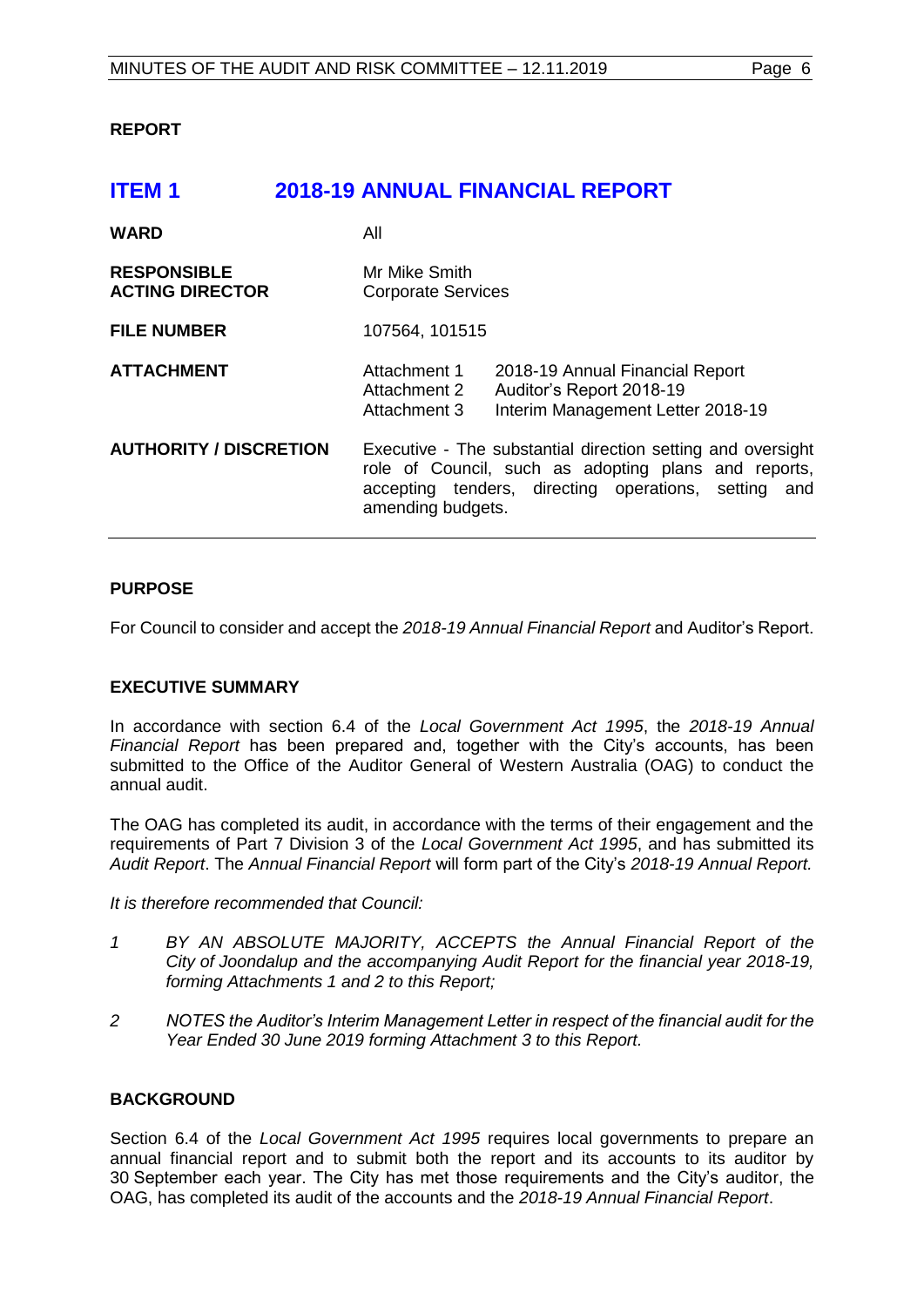The OAG undertook its audit in two stages. The interim audit was undertaken during May / June 2019, while the final audit phase commenced in October 2019. After the completion of the interim audit, the OAG issued an interim management letter which incorporated responses from management on the items noted (Attachment 3 refers).

At the conclusion of the final stage of the audit, the OAG determined that there were no additional findings to be reported to management and those charged with governance and, consequently, issued no final management letter.

The *2018-19 Annual Financial Report* is included as Attachment 1 to this Report.

# **DETAILS**

## **Issues and options considered**

The preparation of an Annual Financial Report and the submission of the report and the City's accounts to the auditors for audit are statutory requirements of the *Local Government Act 1995*.

The Annual Financial Report needs to be accepted by Council in order to enable the holding of an Annual General Meeting of Electors, at which the City's Annual Report containing the Annual Financial Report will be considered. The Annual Financial Report is also required to be submitted to the Department of Local Government, Sport and Cultural Industries (DLGSC).

#### Outcome of the Financial Audit

The financial audit has been completed with no issues of significance raised and the audit report is unqualified (Attachment 2 refers). The OAG has provided an interim management letter in respect of the financial audit (Attachment 3 refers).

The audit report includes mention of one statutory ratio for the City, namely the Asset Sustainability Ratio. The audit report notes that the City's ratio measurement in this case does not meet the minimum standard assigned to this ratio by DLGSC (in the *Local Government Operational Guideline No.18 – Financial Ratios)*.

The *Guideline* requires that the Asset Sustainability ratio meet a Standard of at least 0.90. The Asset Sustainability ratio is calculated as follows:

#### Capital Renewal and Replacement Expenditure

#### **Depreciation**

The City's Asset Sustainability ratio for 2018-19 is 0.66, slightly lower than the prior year's ratio of 0.67 and slightly higher than the 2016-17 ratio of 0.65. While assets are depreciated on a straight-line basis reflecting consumption evenly over the expected life of those assets, the age of these assets means that the City would not need to expend an amount equivalent in depreciation on renewal and replacement of those assets. This is, therefore, reflected in the City's ratio and the trend over the past three financial years, however, the standard set in the *Guideline* does not accommodate such circumstances.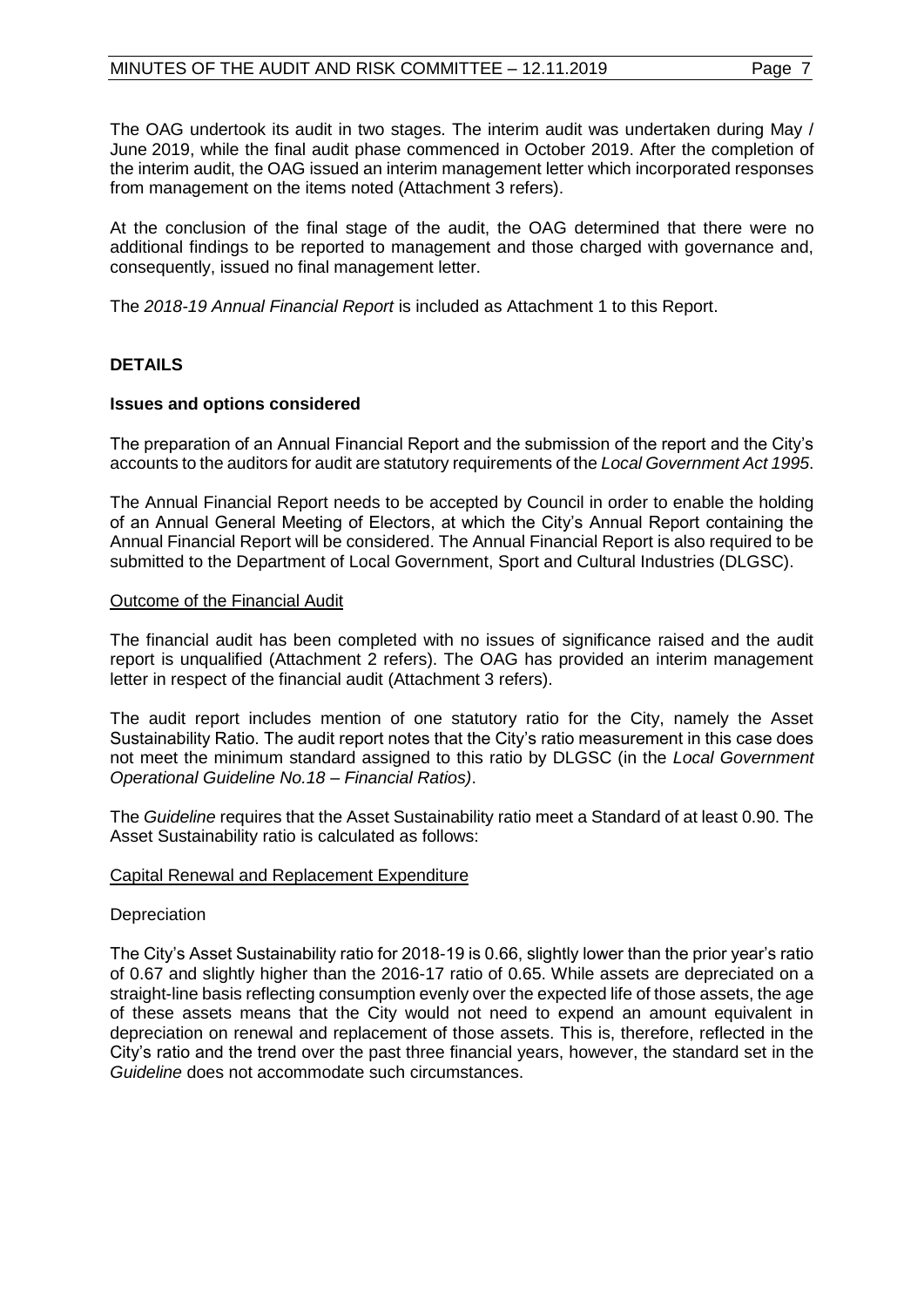#### End of Financial Year Position

The City has finished the financial year with a Rate Setting Statement surplus higher than estimated. An anticipated end of year surplus at 30 June 2019 of \$1,573,189 was used as the opening balance in the 2019-20 Annual Budget. The final end of year Rate Setting Statement surplus for 2018-19 is \$5,581,095, being \$4,007,906 more than estimated.

When comparing the actual end of year results to the estimate shown in the 2019-20 Budget, in summary terms the \$3,893,522 comprises:

| <b>Description</b>                     | <b>Sub Total</b> | Total        |
|----------------------------------------|------------------|--------------|
| Increased Operating Cash Surplus       | 8,687,979        |              |
| <b>Increased Capital Revenue</b>       | 58,673           |              |
| <b>Reduced Capital Expenditure</b>     | 2,475,145<br>\$. | \$11,221,797 |
| Less: Reduced Net Funding Requirements |                  | 7,213,891)   |
| <b>Net Variance</b>                    |                  | 4,007,906    |

There are a number of offsets between revenue, expenditure and funding requirements of which the major ones are as follows:

- Increased operating revenue, including advance receipt of part of the 2018-19 Federal Assistance and Local Roads Grants and decreased capital expenditure for capital works and projects, the bulk representing carry forwards of \$5,537,745 which are offset by a transfer to the Capital Works Carried Forward Reserve.
- A number of operating and capital reserve funded projects that did not advance as far as anticipated or for which there was no reserve funded expenditure incurred, resulting in lower expenditure offset by a lower draw on reserves.

Allowing for these and other minor offsets the adjusted variance in surplus when compared to the estimated end of year position shown in the *2019-20 Annual Budget* is made up of the following:

| <b>Description</b>                      | <b>Sub Total</b> | <b>Total</b> |
|-----------------------------------------|------------------|--------------|
| <b>Increased Operating Cash Surplus</b> | \$3,344,619      |              |
| <b>Reduced Capital Revenue</b>          | 145,064)<br>΄\$  |              |
| <b>Reduced Capital Expenditure</b>      | 720,490          | \$3,920,045  |
| <b>Reduced Net Funding Requirements</b> |                  | 87,861       |
| <b>Net Variance</b>                     |                  | \$4,007,906  |

The drivers for the increased surplus of \$4,007,906 are spread across both operating and capital. The principal components are as follows:

| <b>Operating Revenue and Expenditure</b>       | <b>Sub Total</b> | <b>Total</b> |
|------------------------------------------------|------------------|--------------|
| <b>Increased Operating Revenue</b>             |                  | 823,836      |
| <b>Reduced Operating Expenditure</b>           |                  |              |
| - Employee Costs                               | \$1,307,450      |              |
| - Materials and Contracts                      | \$1,016,049      | \$2,323,499  |
| Various other operating and non-cash movements |                  | 197,284      |
|                                                |                  |              |
|                                                |                  | \$3,344,619  |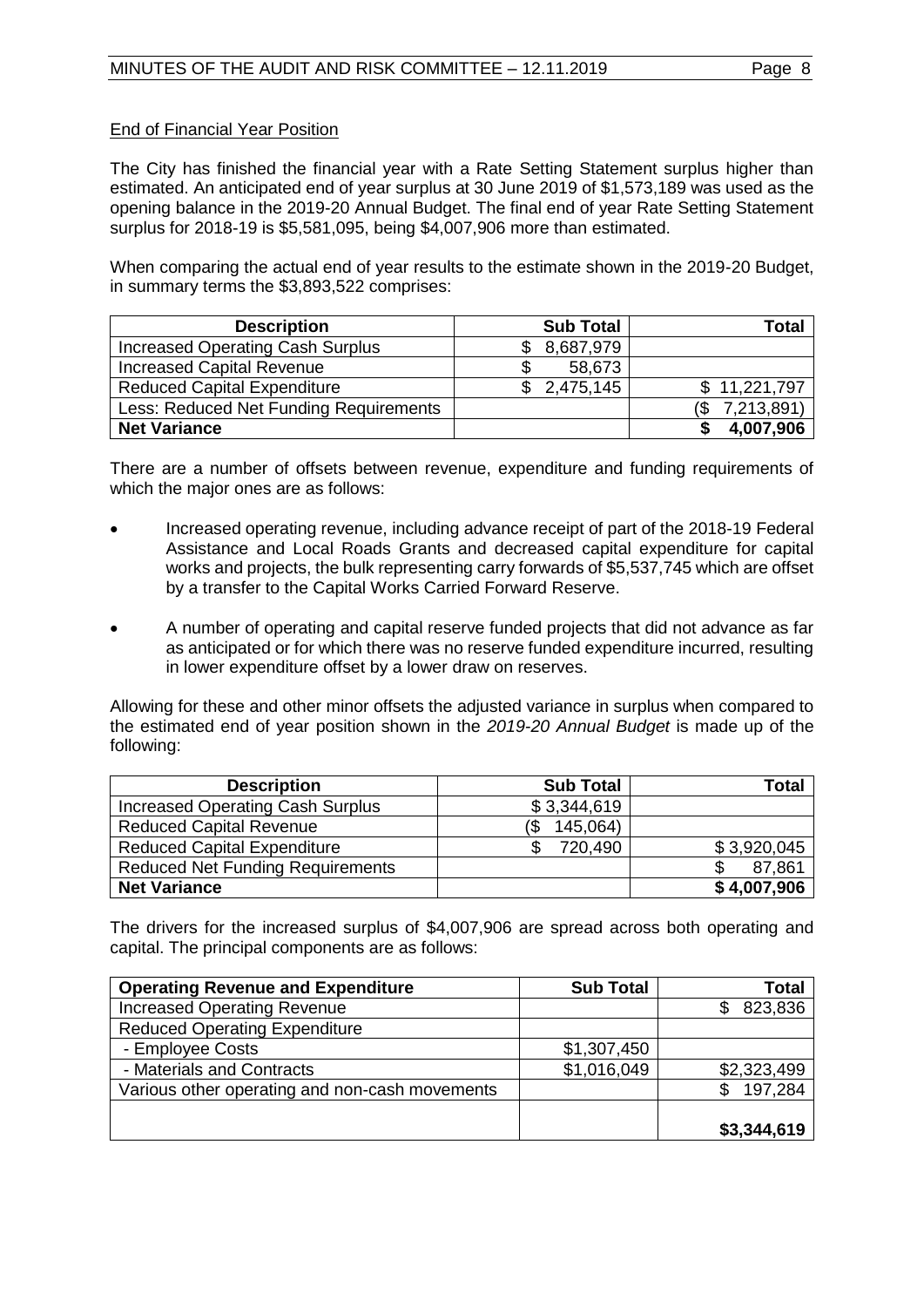| <b>Capital Revenue and Expenditure</b>          | <b>Sub Total</b> | Total       |
|-------------------------------------------------|------------------|-------------|
| <b>Reduced Capital Revenue</b>                  |                  |             |
| - Capital grants and contributions              | (\$218,413)      |             |
| - Equity distribution - Tamala Park Regional    | 73.349<br>\$.    | (\$145,064) |
| Council                                         |                  |             |
| <b>Reduced Capital Expenditure</b>              |                  |             |
| - Capital Works                                 | 449,744          |             |
| - Other capital projects and fleet replacements | \$ 270,746       | 720,490     |

The reduction in employee costs is partly driven by a writeback of Workers' Compensation provisions of \$722,551 in respect of past claim year 2014-15 that has been closed by the City's insurance provider Local Government Insurance Services, as a result of the City's better-than-expected claims history for that year.

#### Interim Management Letter – Financial Audit

The auditors identified two minor, one moderate and one significant finding after the interim stage of the annual financial audit (Attachment 3 refers).

The significant finding arose from the interpretation of Regulation 17A(5) of the *Local Government (Financial Management) Regulations 1996* which became effective as at 1 July 2018. The clause states as follows:

#### *"An asset is to be excluded from the assets of a local government if the fair value of the asset as at the date of the acquisition by the local government is under \$5,000."*

The OAG's interpretation, which is in line with the interpretation by DLGSC, of this clause is that this applies retrospectively to any asset presently on the City's books that might have been acquired at a fair value below \$5,000 irrespective of the date of acquisition and the current carrying value of the asset.

The affected assets identified in the finding have been written off in the 2018-19 annual financials to ensure compliance with the management letter recommendation. This has had the effect of a number of artworks assets being written off by virtue of having been acquired at values below the threshold although the current fair values were well in excess of the \$5,000 threshold. The City does not consider that retrospective application was the intent of the legislation. Non-compliance with the recommendation, however, would likely have resulted in an adverse audit finding of non-compliance with legislation.

The moderate finding relates to the requirement for an asset stocktake protocol. The recommendation is presently being addressed.

Of the two minor findings, one relates to the requirement to update a documented protocol while the other minor finding is a reiteration of the same finding in the prior year's interim management letter after the 2017-18 audit, relating to the presentation of the November 2018 Financial Activity Statement to the Council meeting held on 19 February 2019 exceeding the two-month timeframe required by Regulation 34(4) of the *Local Government (Financial Management) Regulations 1996*. The City noted in its response to the finding that this arises due to the Christmas and New Year break and is common to several local governments.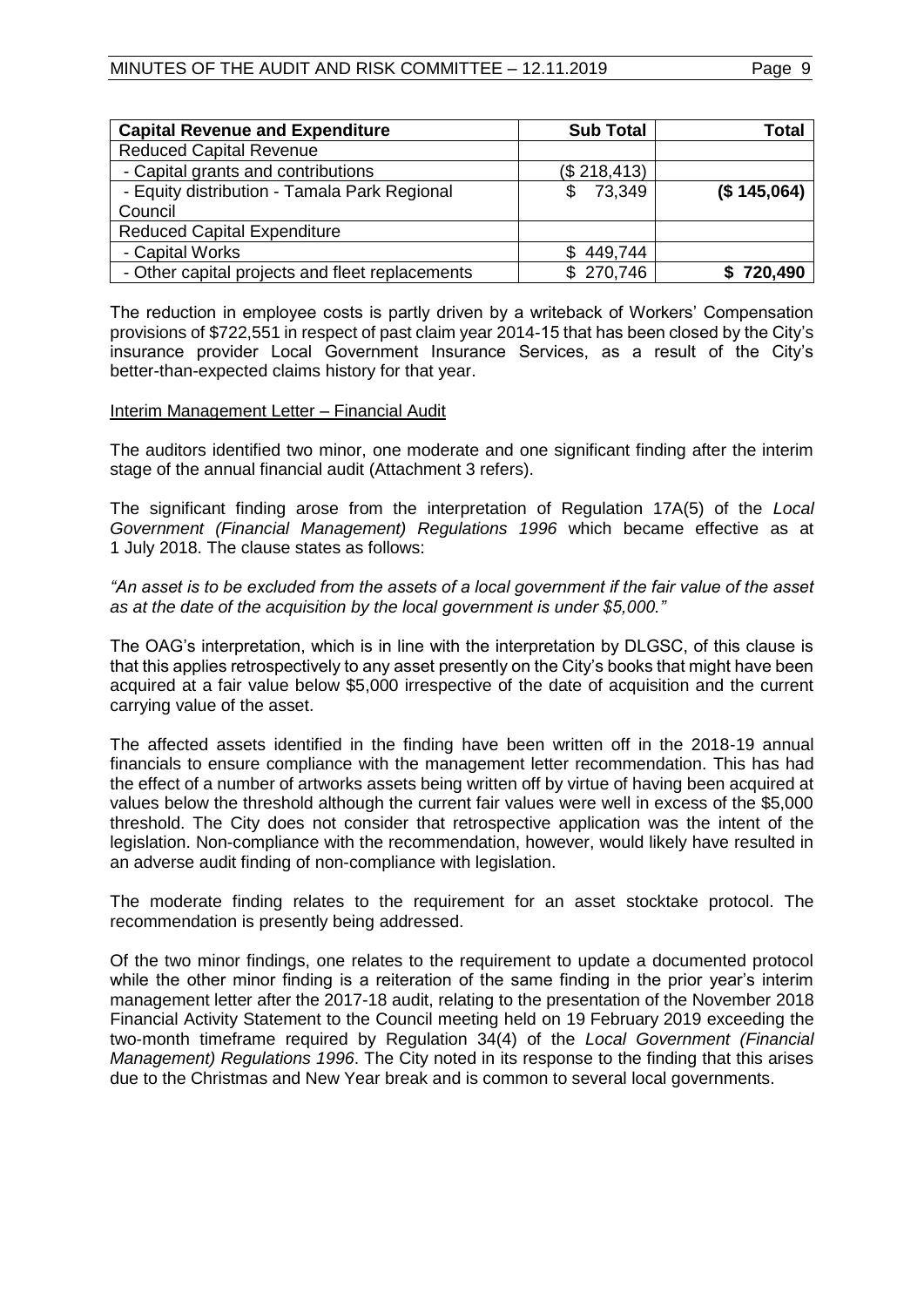## Final Management Letter – Financial Audit

The OAG did not make any further findings arising out of the final stage of the financial audit.

#### Information Systems Audit – Management Letter

Concurrently with the annual financial audit, the OAG also conducted an audit of the City's information systems. While there is no audit report issued in respect of this and this does not form part of the audit opinion expressed in the audit report issued by the Auditor General on the City's annual financial report, the OAG has made findings in respect of its work done, along with recommendations, which are outlined in a management letter issued for this purpose (circulated to elected members and the external member under separate confidential cover).

The management letter notes that the OAG conducted an Information Systems Capability Maturity Assessment of the City and also identifies 18 moderate and two minor findings in respect of information systems at the City. These findings will be aggregated with the results of similar information systems audits by the OAG at other local governments and are expected to be included in a report to Parliament in 2020 about information systems in local government. Individual findings are not expected to be disclosed in that report and the City is not expected to be identified relative to any specific findings.

#### **Legislation / Strategic Community Plan / Policy implications**

**Legislation** *Local Government (Financial Management) Regulations 1996.*  Regulation 51(2) states:

> *"A copy of the annual financial report of a local government is to be submitted to the Departmental CEO within 30 days of the receipt by the local government's CEO of the auditor's report on that financial report."*

Section 5.53 of the *Local Government Act 1995* states:

#### *5.53 Annual Reports*

- *(1) The local government is to prepare an annual report for each financial year.*
- *(2) The annual report is to contain:* 
	- *(f) the financial report for the financial year;*

Section 5.54 of the *Local Government Act 1995* states:

#### *5.54 Acceptance of annual reports*

- *(1) Subject to subsection (2), the annual report for a financial year is to be accepted by the local government no later than 31 December after that financial year.*
- *\* Absolute majority required.*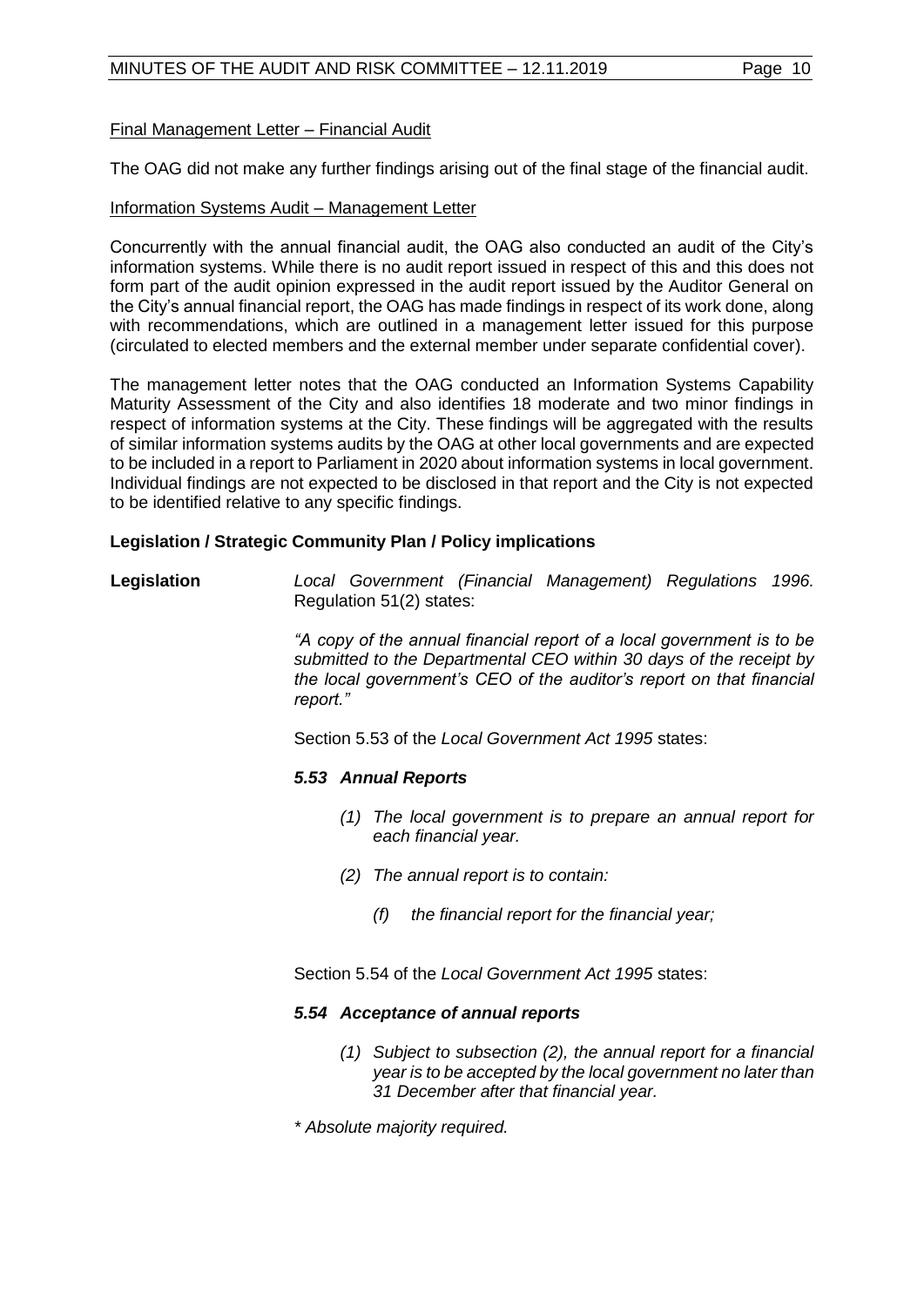*(2) If the auditor's report is not available in time for the annual report for a financial year to be accepted by 31 December* 

*after that financial year, the annual report is to be accepted by the local government no later than 2 months after the auditor's report becomes available.* 

Section 6.4 of the *Local Government Act 1995* states:

## *6.4 Financial Report*

- *(1) A local government is to prepare an annual financial report for the preceding financial year and such other financial reports as are prescribed.*
- *(2) The financial report is to –*
- *(a) be prepared and presented in the manner and form prescribed; and*
	- *(b) contain the prescribed information.*
- *(3) By 30 September following each financial year or such extended time as the Minister allows, a local government is to submit to its auditor –*
- *(a) the accounts of the local government, balanced up to the last day of the preceding financial year; and*

*the annual financial report of the local government for the preceding financial year.*

#### **Strategic Community Plan**

- **Key theme Financial Sustainability.**
- **Objective** Effective management.
- **Strategic initiative** Not applicable.
- **Policy** Not applicable.

#### **Risk management considerations**

Not applicable.

# **Financial / budget implications**

Current financial year impact

| Account no.          | Not applicable.    |  |
|----------------------|--------------------|--|
| <b>Budget Item</b>   | Closing surplus.   |  |
| <b>Budget amount</b> | \$1,573,189        |  |
| <b>Actual amount</b> | \$5,581,095        |  |
| <b>Proposed cost</b> | \$ Not applicable. |  |
| <b>Balance</b>       | \$4,007,906        |  |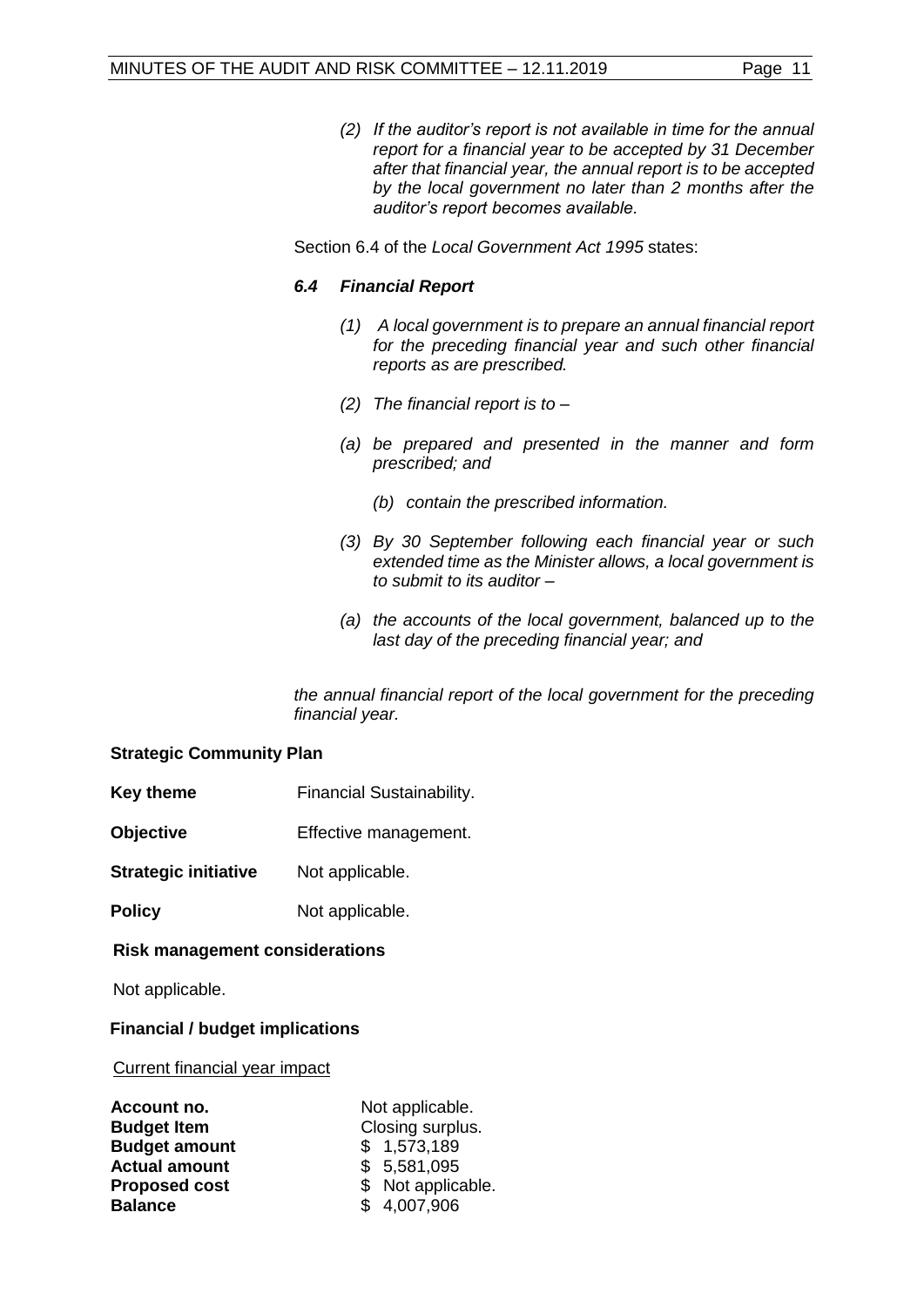#### Future financial year impact

| <b>Annual operating cost</b>   | Not applicable.                            |
|--------------------------------|--------------------------------------------|
| <b>Estimated annual income</b> | Not applicable.                            |
| <b>Capital replacement</b>     | Not applicable.                            |
| 20 Year Strategic Financial    | Subject to application of closing surplus. |
| <b>Plan impact</b>             |                                            |
| Impact year                    | Not applicable.                            |

All amounts quoted in this report are exclusive of GST.

#### **Regional significance**

Not applicable.

#### **Sustainability implications**

Not applicable.

#### **Consultation**

There is no legislative requirement to consult on the preparation of the Annual Financial Report, but the *Local Government Act 1995* requires a General Meeting of Electors to be held and the City's Annual Report, incorporating the Annual Financial Report, to be made available publicly.

#### **COMMENT**

The Annual Financial Report will be made available on the City's public website. A minimal number of printed, bound colour copies will be available for viewing at Libraries, Leisure Centres and the Customer Service Centre.

In order for the City to meet its legislative requirements, it is recommended that the Council accepts the Annual Financial Report for the financial year 2018-19.

#### **VOTING REQUIREMENTS**

Absolute Majority.

*Cr May entered the room at 5.24pm.*

*Cr Hamilton-Prime left the room at 5.24pm and returned at 5.26pm.*

*Cr Raftis left the room at 5.30pm and returned at 5.34pm.*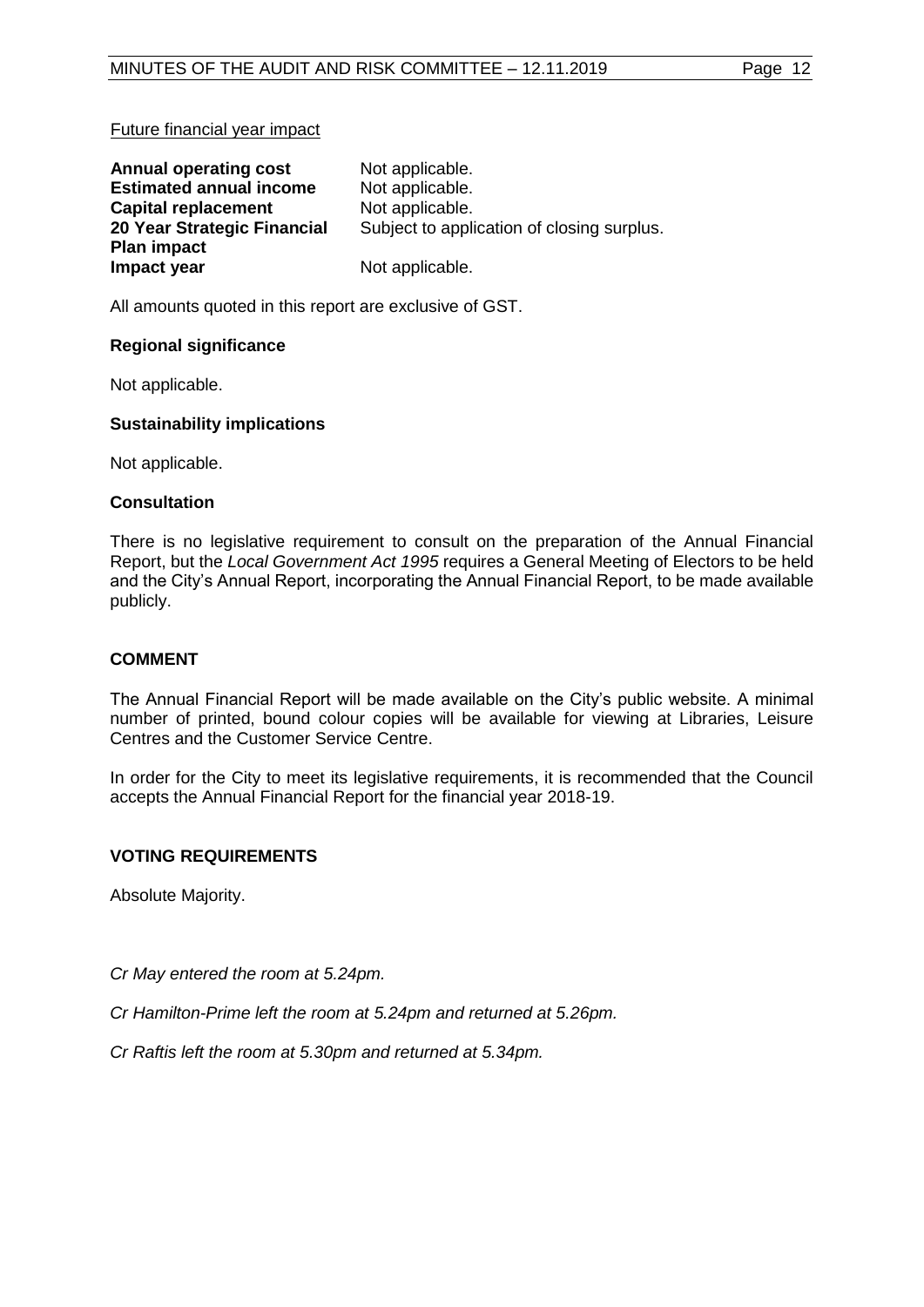#### **MOVED Cr Hamilton-Prime, SECONDED Mayor Jacob that Council:**

- **1 BY AN ABSOLUTE MAJORITY, ACCEPTS the Draft Annual Financial Report of the City of Joondalup and the accompanying Audit Report for the financial year 2018-19, forming Attachments 1 and 2 to this Report;**
- **2 NOTES the Auditor's Interim Management Letter in respect of the financial audit for the Year Ended 30 June 2019 forming Attachment 3 to this Report.**

#### **The Motion was Put and CARRIED (8/0)**

**In favour of the Motion:** Cr McLean, Mayor Jacob, Crs Hamilton-Prime, Logan, May, Taylor, Thompson and Mr Thomas.

*Appendix 1 refers*

*To access this attachment on electronic document, click here: [Attach1agnAUDIT191112.pdf](http://www.joondalup.wa.gov.au/files/committees/AURI/2019/Attach1agnAUDIT191112.pdf)*